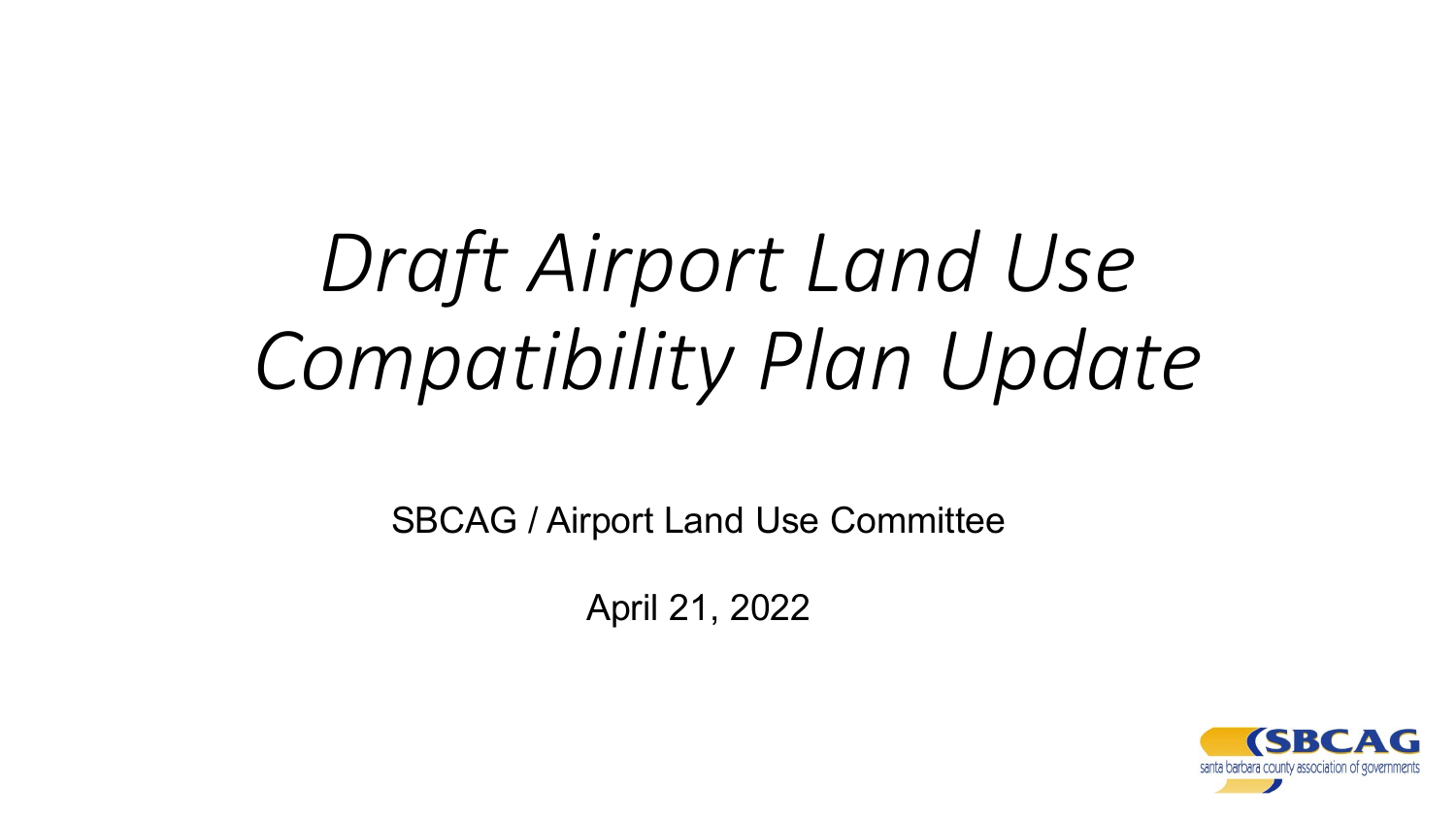## Airport Land Use Commission (ALUC)

- SBCAG is the ALUC for Santa Barbara County
- Purpose:
	- "to protect public health, safety, and welfare by ensuring the orderly expansion of airports and the adoption of land use measures that minimize the public's exposure to excessive noise and safety hazards within areas around public airports to the extent that these areas are not already devoted to incompatible uses" (Pub. Util. Code, § 21670(a)(2)).
- Responsibilities:
	- Maintain the region's Airport Land Use Compatibility Plan
	- Perform consistency determinations

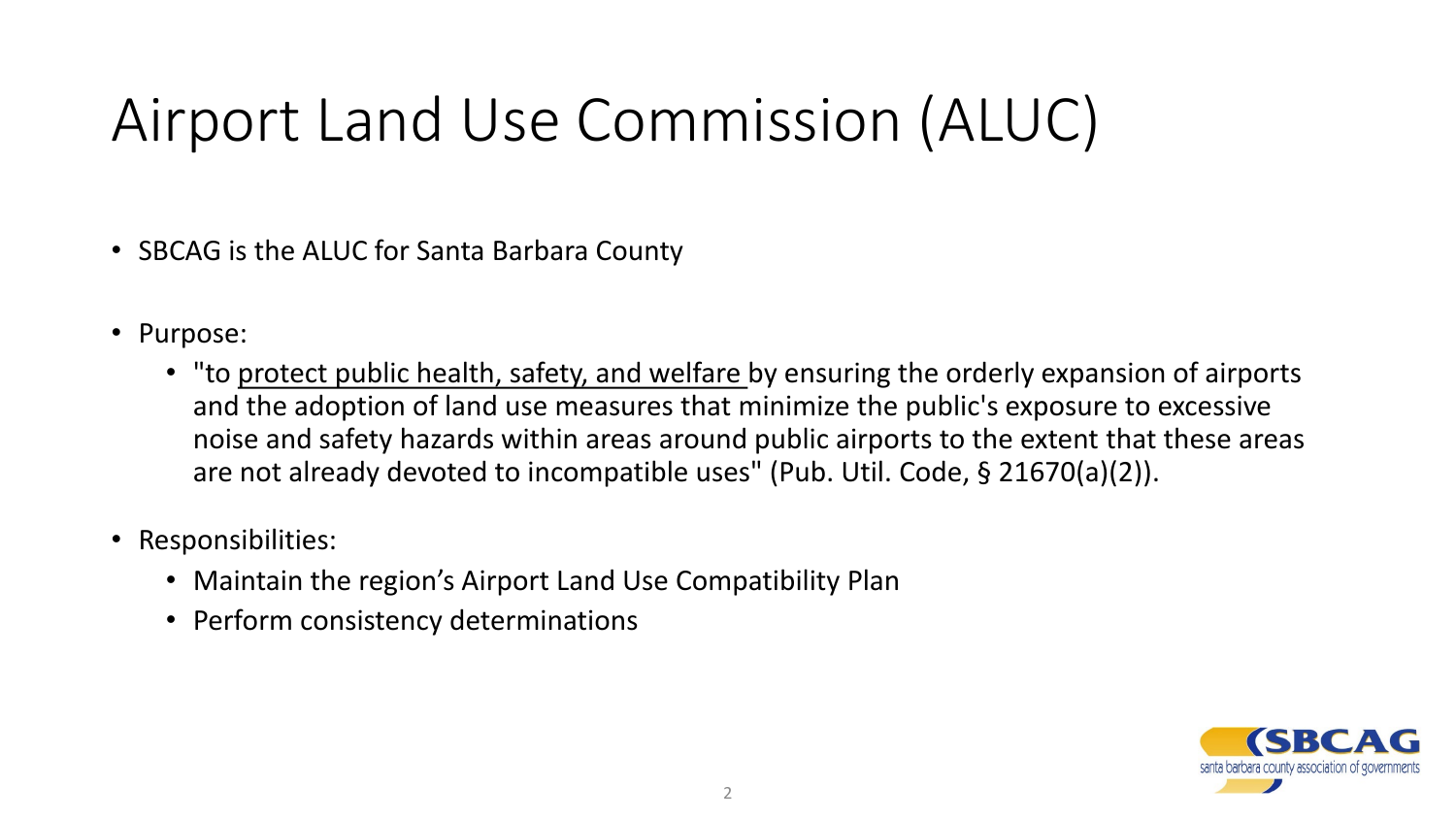### Draft ALUCP Update Timeline

Update initiated in 2010 with A & D grant funding Draft ALUCP presented to Board/ALUC in August 2012 Draft ALUCP put on "hold" due to lack of funding for CEQA review

Received another A & D grant in 2016 allowed for technical studies to be completed

Individual ALUCPs and IS/ND prepared (August 2019)

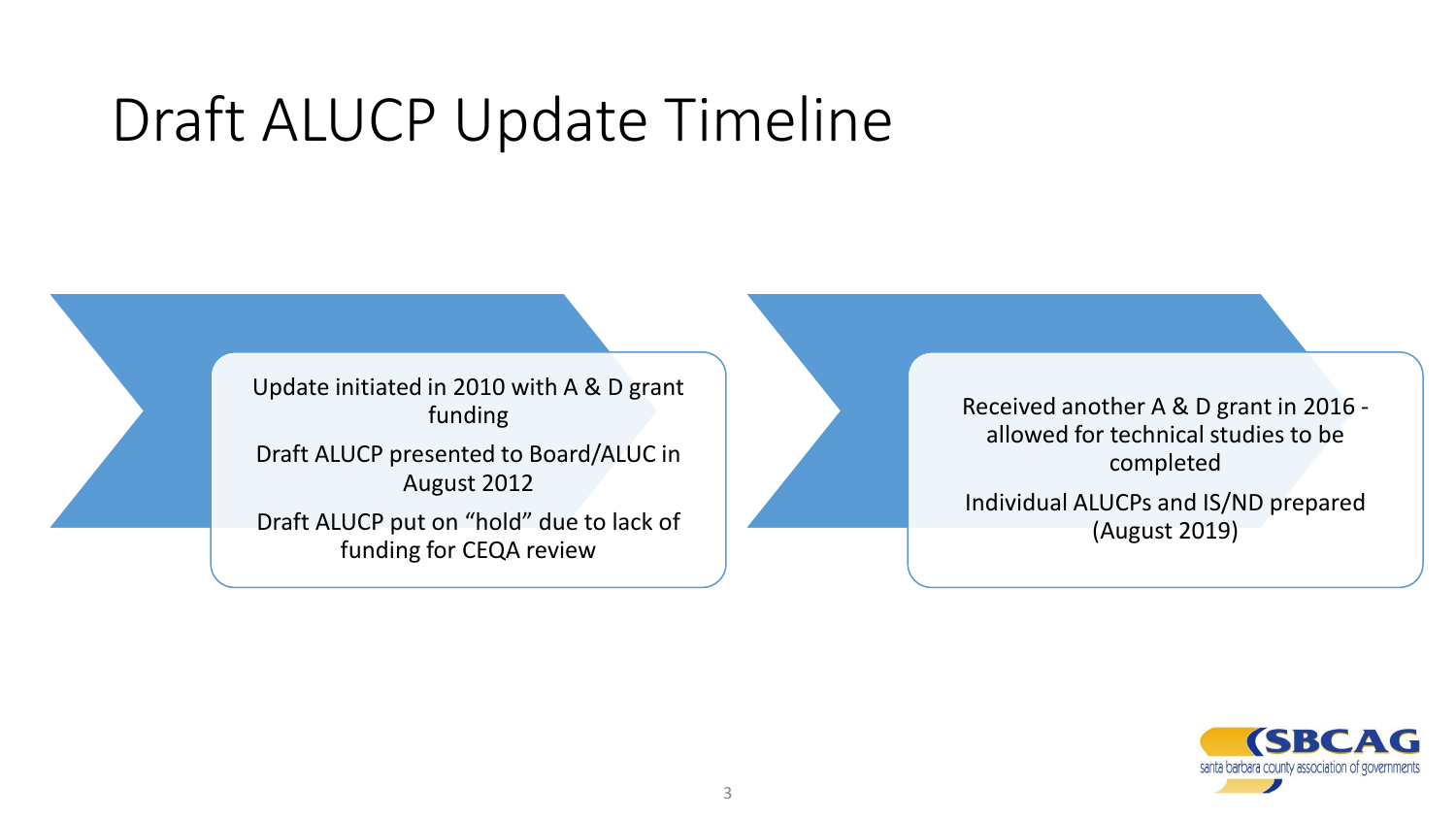### What's New?

- City of Goleta "peer review" of SBA ALUCP
- ALUCPs amended
	- Met with airport-adjacent planning staff (November-December 2021)
	- Revised ALUCPs
		- New Cuyama ALUCP has been dropped due to Airport closure Caltrans has accepted
	- TPAC updates (February and April)
- Web-based Tool / Story Map

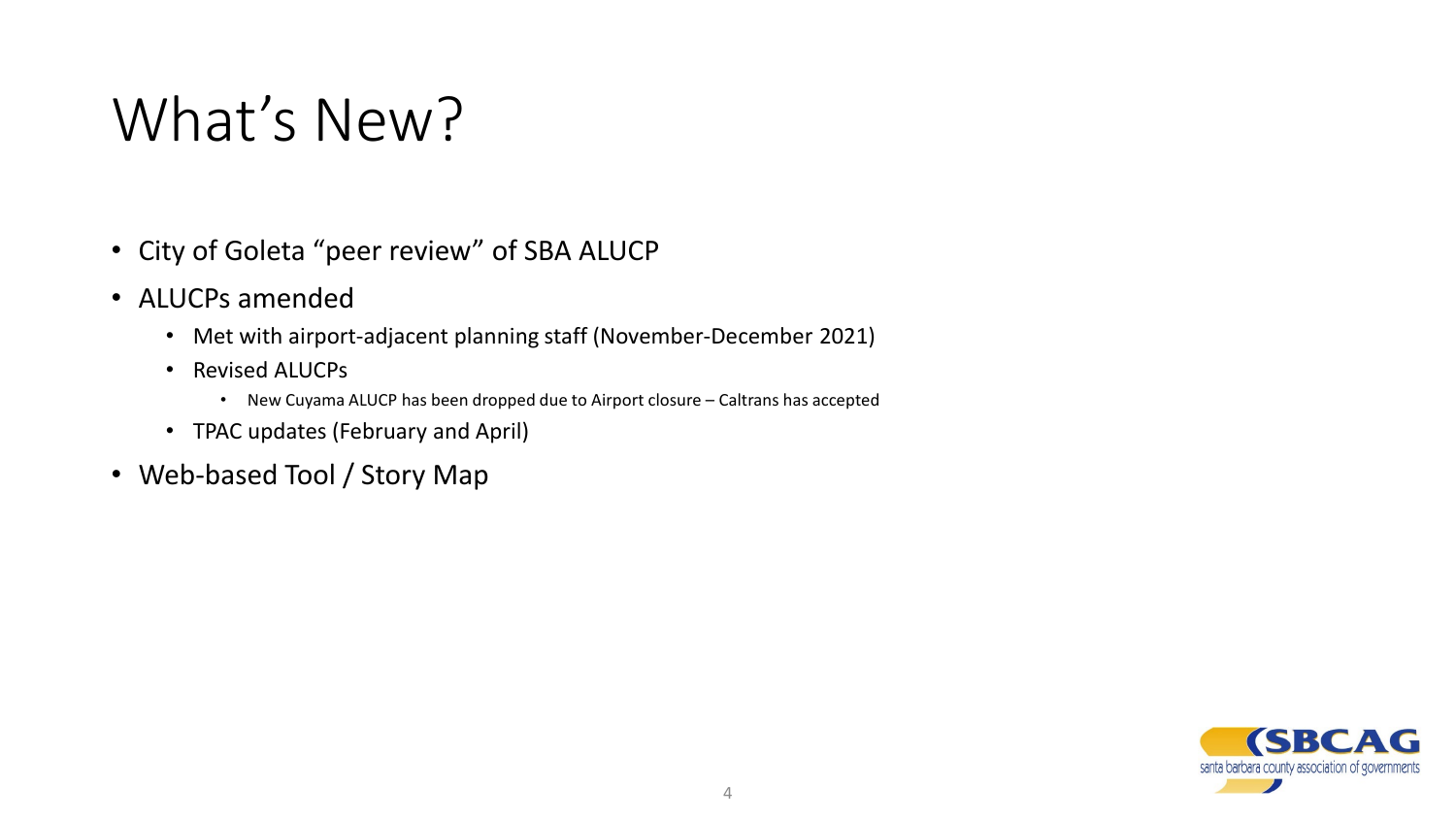## Web-Based Tool / Story Map

**SECAG** SBCAG Regional Data Platform





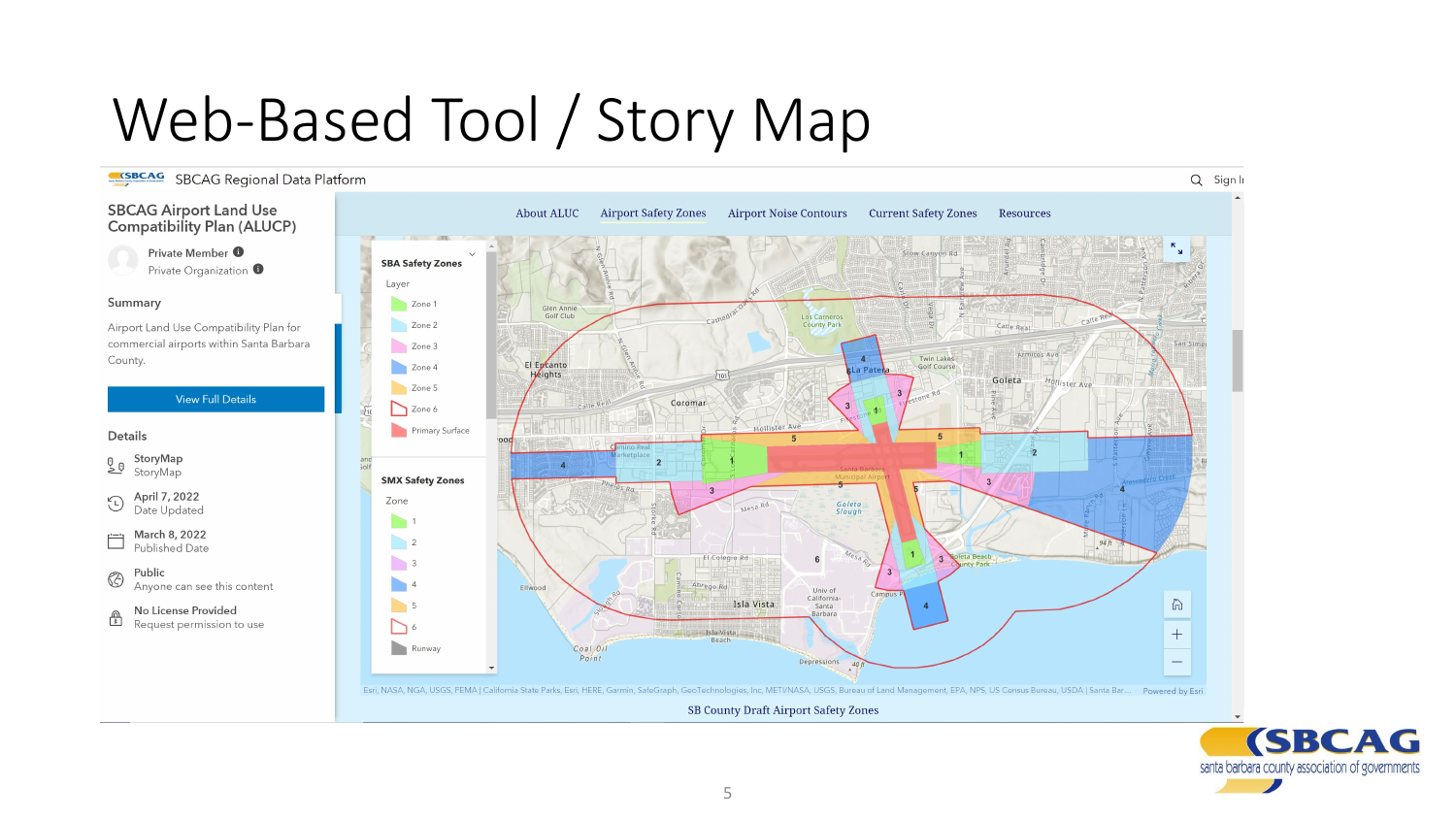### Schedule

| <b>Task</b>                                                       | <b>Scheduled Complete</b> |
|-------------------------------------------------------------------|---------------------------|
| <b>Receive ALUCPs comments</b>                                    | April 7                   |
| <b>TPAC - Comment Response &amp; Final</b><br><b>Draft ALUCPs</b> | May 5                     |
| <b>Initiate CEQA Update</b>                                       | Mid-May                   |
| <b>Displacement analysis</b>                                      | Early June                |
| Meet w/ stakeholder jurisdictions                                 | Mid-June                  |
| <b>Public outreach</b>                                            | July-August               |
| <b>Complete IS-ND</b>                                             | Late August               |
| <b>Draft IS-ND and ALUCPs to TPAC and</b><br><b>SBCAG Board</b>   | September                 |
| <b>Adopt ALUCPs</b>                                               | October                   |
| <b>Initiate GP amendments</b><br>(stakeholder jurisdictions)      | November - April 2023     |